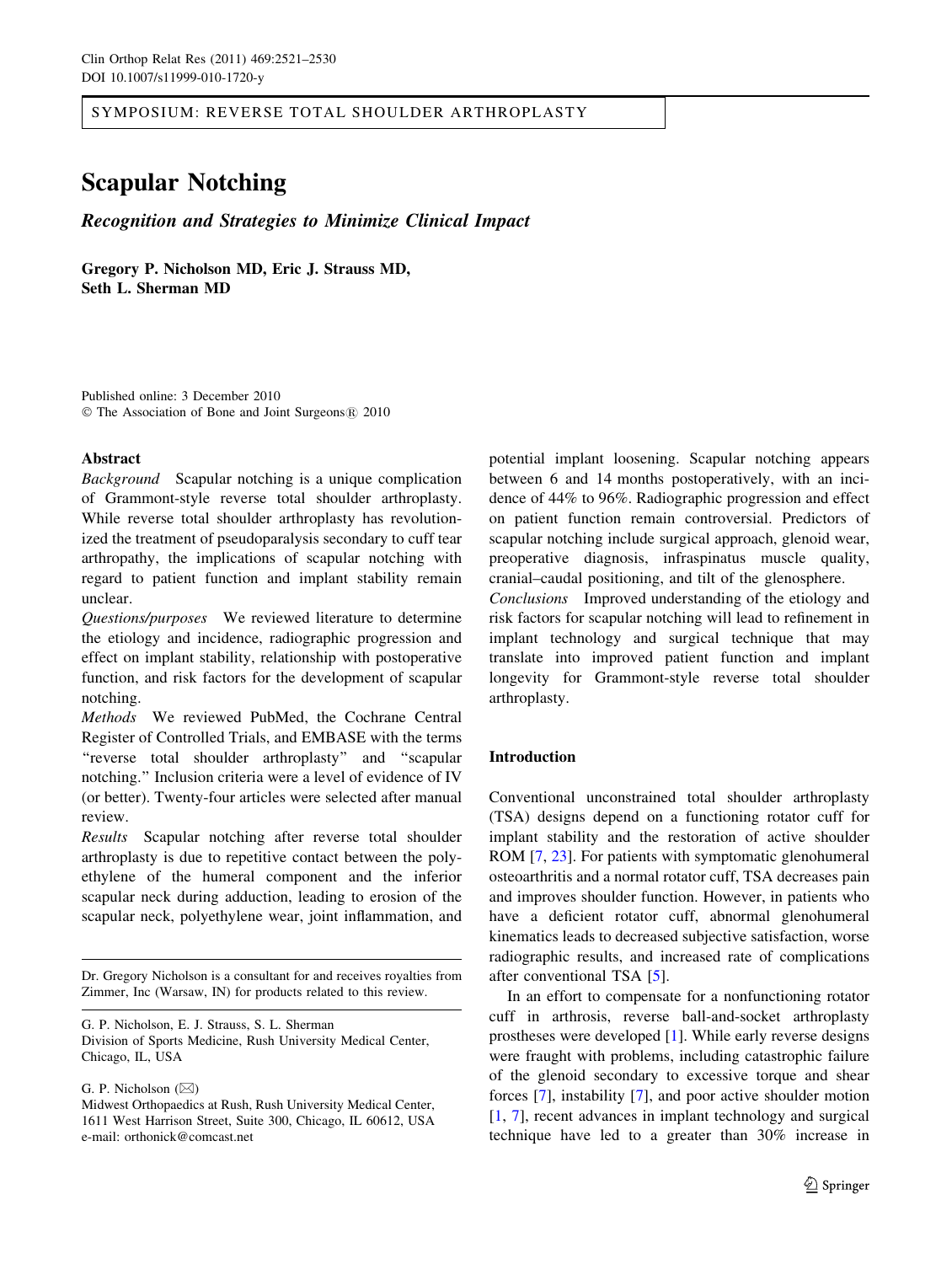relative Constant-Murley scores and subjective patient satisfaction and active forward elevation increasing from  $42^{\circ}$  to  $100^{\circ}$  postoperatively [22]. Along with improved outcomes, however, the reverse TSA has been associated with unique potential complications, including the development of scapular notching.

Scapular notching is defined as glenoid neck erosion caused by repetitive mechanical abutment of the humeral component with the inferior scapular neck. This complication typically occurs within the first few months after reverse TSA [7]. The incidence of scapular notching ranges from 44% to 96%  $[7, 14]$ . Factors associated with the development of scapular notching include prosthetic design [9], surgical approach [11], positioning of the glenosphere [9, 13, 16, 18], preoperative diagnosis [11], and pattern of glenoid wear occurring during the degenerative process [11]. While early studies reported no effect of scapular notching on postoperative pain and Constant-Murley score [11], recent series with longer followup have demonstrated notching can be progressive [22] and associated with reduced shoulder ROM, strength, decreased subjective shoulder scores, decreased mean relative Constant-Murley scores, polyethylene wear, and the potential for implant loosening [16]. Due to the rising popularity of reverse TSA and the alarmingly high reported incidence of scapular notching, a greater understanding of this novel complication is paramount. Due to the relative paucity of studies, the effect of scapular notching on patient function, radiographic progression, and implant stability remains controversial.

This study is an evidence-based review of scapular notching in reverse TSA. Specific issues addressed include (1) the etiology of scapular notching; (2) the incidence of scapular notching; (3) radiographic progression and the effect on implant stability; (4) scapular notching and its relationship with postoperative ROM, strength, and function; and (5) identification of both preoperative and intraoperative risk factors for the development of scapular notching. It is our hope this review will raise clinical awareness about this important entity, expose the limitations of the current body of literature, and promote further clinical investigation.

## Search Strategy and Criteria

A comprehensive search of PubMed, the Cochrane Central Register of Controlled Trials, and EMBASE was performed using the terms "reverse total shoulder arthroplasty'' and ''scapular notching.'' We initially examined all papers with a level of evidence of IV or higher. We excluded articles with Level V evidence. Initially, 67 articles were identified for ''reverse total shoulder

arthroplasty,'' 23 for ''scapular notching,'' and 10 for a combined search. After manual review of abstracts and selected full-text articles, we retained 24 clinical, biomechanical, and review articles pertinent to the topic.

### Background: The Grammont-style Reverse TSA

Compared to prior attempts at reverse TSA, the design proposed by Grammont in the late 1980s moved the center of joint rotation both medially and inferiorly [1]. Medialization of the center of rotation creates a mechanical advantage for the deltoid muscle, increasing its lever arm and allowing for a greater recruitment of deltoid fibers during active shoulder motion  $[1, 7]$ . Portions of the deltoid initially medial to the native glenohumeral joint center of rotation become active abductors and elevators in their new lateral position. Distalization further increases the efficiency of the deltoid during shoulder motion through elongation and an associated increase in its resting tension. The biomechanical advantages of the new center of rotation allow a more effectively functioning deltoid muscle to substitute for deficiency of the superior rotator cuff. However, while active forward elevation and abduction are improved by the longer deltoid lever arm afforded by the medial and inferior position of the joint center of rotation, external rotation may be compromised after reverse TSA. This occurs as a consequence of less deltoid present posterior to the center of rotation with a smaller external rotation moment coupled with loss of tension within the posterior rotator cuff musculature.

An additional biomechanical advantage of the Grammont concept was the placement of the center of rotation in direct contact with the glenoid surface (a neckless component design). This positioning minimized the potential for implant loosening by decreasing the shear forces experienced by the glenoid component and converting the torque generated during deltoid contraction to compressive forces at the implant–bone interface [1, 7]. The superoinferior positioning effect of deltoid contraction in a rotator cuff deficient shoulder that plagued glenoid component survival in earlier reverse models could now be captured and transformed from a loosening force into an elevation/abduction moment [10].

Based on the biomechanical principles put forth by Grammont, reverse TSA reliably reduces pain and improves shoulder function by increasing active abduction and forward elevation in patients with massive rotator cuff tears and rotator cuff tear arthropathy. Werner et al. [22] retrospectively evaluated 58 patients with painful pseudoparalysis secondary to massive rotator cuff tears managed with reverse TSA. At a mean followup of 38 months, the authors noted improvements in subjective shoulder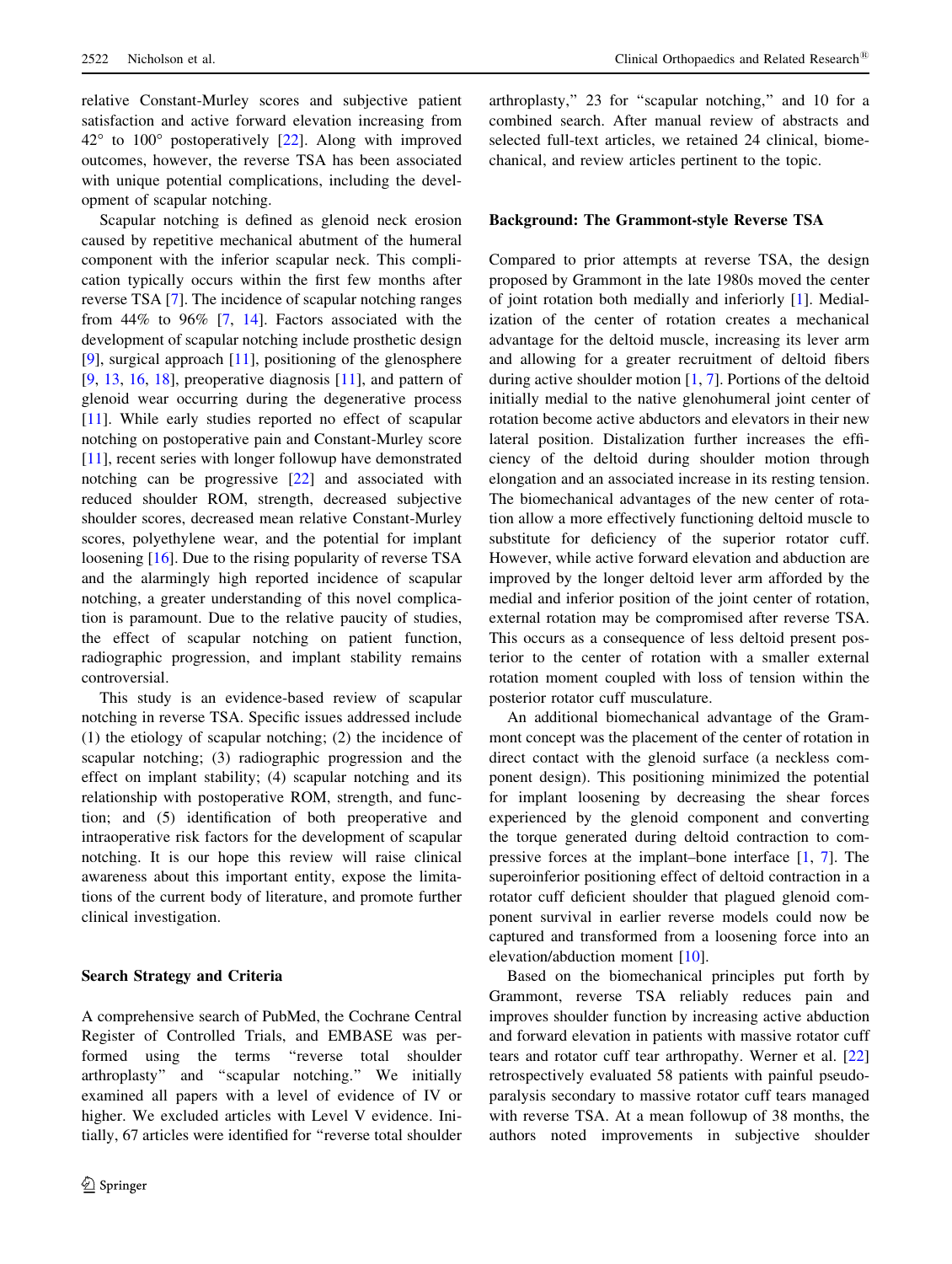function (18% preoperatively to 56% postoperatively), mean Constant-Murley score (29 to 64), and mean Constant-Murley pain score (5.2 to 10.5). Active forward elevation improved from  $42^{\circ}$  to  $100^{\circ}$  and abduction from  $43^\circ$  to  $90^\circ$ . While the incidence of complications and rate of revision surgery were high in this series (50% and 33%, respectively), subjective shoulder scores improved from 18% preoperatively to 56% postoperatively, leading the authors to conclude reverse TSA is an effective salvage procedure for cases of painful pseudoparalysis in rotator cuff deficiency. Similar findings were reported by Wall et al. [21] in their evaluation of 191 reverse TSA cases in 186 patients with a mean age of 72.7 years. At a mean followup of 39.9 months, the mean Constant-Murley score had improved from 23 before surgery to 60 after surgery. Mean active forward elevation in this cohort increased from  $86^{\circ}$  to  $137^{\circ}$  and 173 of the 186 patients (93%) were either satisfied or very satisfied with their function. Cuff et al. [3] prospectively evaluated the outcomes after reverse TSA in 94 patients (96 shoulders) with rotator cuff tear arthropathy followed for a minimum of 2 years postoperatively. Improvements were seen in the mean American Shoulder and Elbow Surgeons (ASES) score (30 preoperatively to 77.6 postoperatively), mean ASES pain score (15 to 41.6), and mean Simple Shoulder Test score (1.8 to 6.8). Mean active abduction increased from  $61^{\circ}$  to  $109.5^{\circ}$ , forward elevation from  $63.5^{\circ}$  to  $118^{\circ}$ , and external rotation from 13.4 $\degree$  to 28.2 $\degree$ . Subjectively, 82% of patients from this cohort rated their result as good to excellent. While the extent of improvement varies between these and other studies evaluating outcomes after reverse TSA, postoperative clinical scores are consistently good and patient satisfaction levels are high.

Along with the improvements in active shoulder motion that the medialized and inferiorized center of rotation of a Grammont-style reverse TSA provides, the biomechanics of this nonanatomic prosthesis creates the potential for changes in the scapular neck evident on postoperative radiographs. Some early authors considered the development of a scapular notch a natural consequence of reverse TSA with little clinical implication [22]. Others view scapular notching as a postoperative complication, supporting this belief with evidence of a correlation between the extent of postoperative scapular neck erosion and worse clinical outcomes with reduced shoulder ROM, reduced strength, polyethylene wear, and the potential for implant loosening [11].

## Etiology and Classification of Scapular Notching

Scapular notching after reverse TSA describes the erosion of bone of the scapular neck secondary to mechanical

abutment of the humeral implant with adduction of the upper extremity  $[7, 11, 13]$  (Fig. 1). Bone loss of the scapular neck may be present directly inferior to the implanted glenosphere or may extend anterior or posterior depending on implant design, positioning of the glenosphere, and version of the implanted humeral component.

Assessing the presence of a notch is made using a true AP view of the shoulder in the scapular plane. This view provides a direct look at the glenosphere and the scapular neck without overlap from the humeral component. In addition to evaluating the inferior scapular neck for evidence of bony erosion, the AP view also allows for a review of glenosphere cranial-caudal positioning and tilt. The typical postoperative radiographic workup after a reverse TSA also includes an axillary view, which can be assessed for extension of the notch to the anterior and posterior aspects of the inferior scapular neck.

With repetitive mechanical contact between the polyethylene cup of the humeral component and the inferior scapular neck, wear of the polyethylene may compound a notch by provoking a biologic response, leading to chronic inflammation of the joint capsule, local osteolysis, and the potential for implant loosening [13, 20]. Additionally, wear of the polyethylene cup occurring with scapular notching may be associated with a loss of joint constraint [1]. With continued erosion of the inferomedial aspect of the cup, its effective depth is reduced, creating the potential for joint instability.



Fig. 1 An AP view of the left shoulder demonstrates notching of the inferior scapular neck after reverse TSA. Bony erosion of the inferior scapular pillar is evident to the level of the inferior stabilization screw of the glenosphere.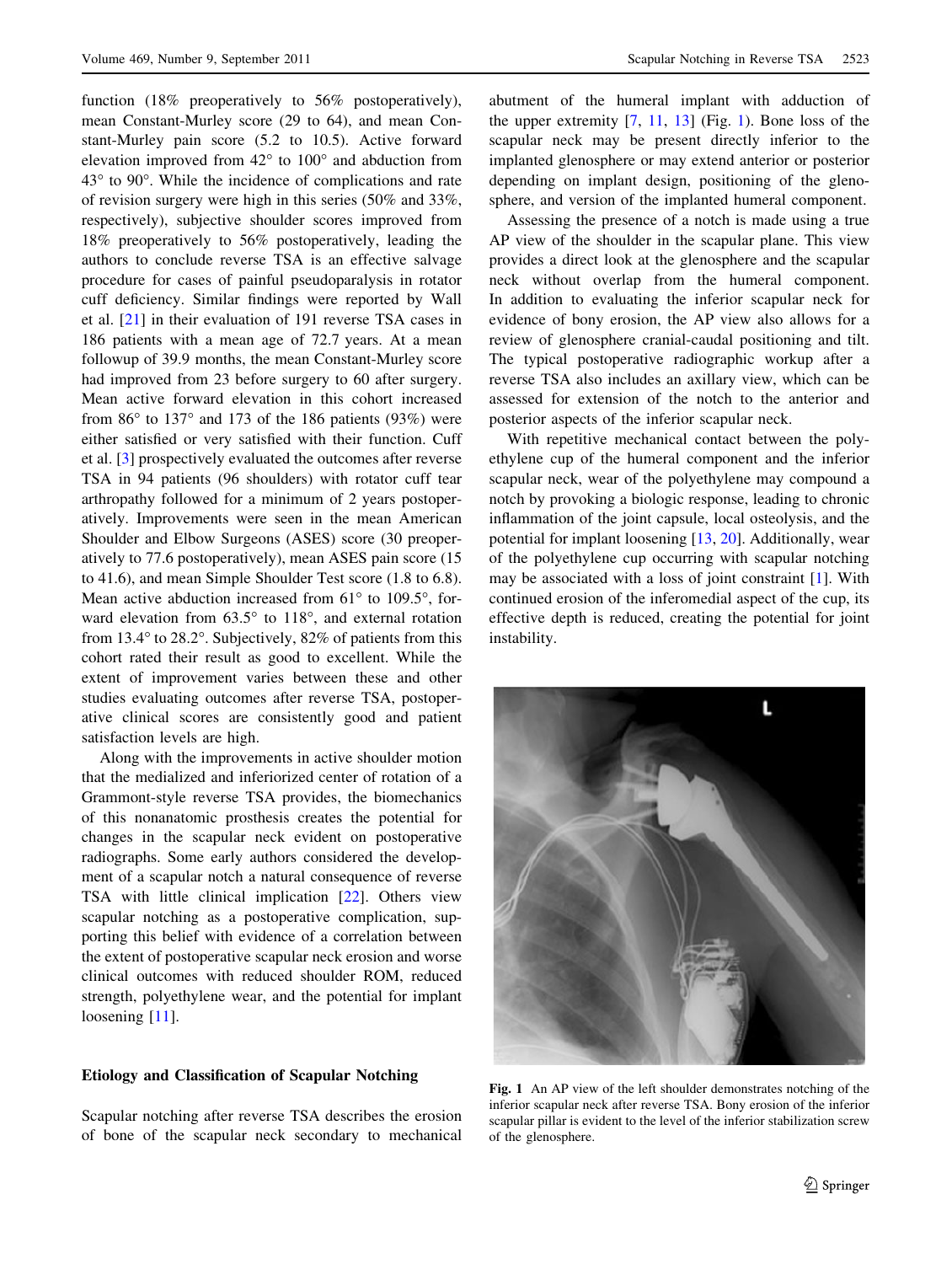Nyffeler et al. [12] recently reported a postmortem retrieval analysis of a Delta III reverse TSA obtained 8 months after implantation from a 91-year-old man who had been treated for painful pseudoparalysis secondary to a massive, irreparable rotator cuff tear. At the patient's last followup visit 3 months postoperatively, he was doing well clinically, having recovered  $90^{\circ}$  of active forward elevation and abduction. Radiographs demonstrated a small notch at the lateral border of the scapula and a radiolucent line on the posterior aspect of the glenosphere. Gross evaluation of the retrieved postmortem specimen demonstrated progression of the scapular notch with erosion of the inferior portion of the glenoid and scapular neck, leaving the most inferior portion of the glenosphere unsupported by bone. Radiographs of the specimen confirmed an extensive scapular notch extending beyond the inferior fixation screw. Examination of the polyethylene cup demonstrated erosion of its medial aspect, down to the metal epiphysis of the humeral implant. Samples of the patient's thick joint capsule showed histologic evidence of a chronic foreignbody reaction with macrophages and multinucleated giant cells surrounding bone debris and polyethylene fragments.

Sirveaux et al. [18] established a method for describing the extent of postoperative scapular neck erosion (Fig. 2). In the Nerot-Sirveaux classification, a Grade 1 notch describes a defect contained within the inferior pillar of the scapular neck. Erosion of the scapular neck to the level of the inferior fixation screw of the glenosphere baseplate describes a Grade 2 notch. Grade 3 scapular notching indicates extension of the bone loss over the lower fixation screw while a Grade 4 defect describes progression to the undersurface of the baseplate.

#### The Incidence of Scapular Notching

Scapular notching tends to first appear in the early postoperative period, with most reports describing radiographic evidence of scapular neck erosion between 6 weeks and 14 months postoperatively [7]. Since first described by Sirveaux [17] in 1997, other authors have documented scapular notching after reverse TSA is a frequent postoperative occurrence, with a reported incidence ranging from 44% to 96% of cases utilizing the Grammont-type reverse TSA with the same implant geometry [1, 2, 11, 16, 18, 20, 22] (Table 1). In a review of 77 consecutive shoulders in 76 patients treated with a reverse TSA for massive, irreparable rotator cuff tears, Simovitch et al. [16] noted postoperative scapular notching in 34 cases (44% incidence). In 23 shoulders, the notch was present in the posterior aspect of the inferior scapular neck, with anterior notching evident in six cases. Of the 34 cases, six were classified as Grade 1, 14 as Grade 2, 12 as Grade 3, and two



Fig. 2 The Nerot-Sirveaux grading system for postoperative scapular notching after reverse TSA is illustrated. A Grade 1 notch is a defect contained within the inferior pillar of the scapular neck. A Grade 2 notch is erosion of the scapular neck to the level of the inferior fixation screw of the glenosphere baseplate. A Grade 3 notch is extension of the bone loss over the lower fixation screw. A Grade 4 notch is progression to the undersurface of the baseplate. Reproduced with permission and copyright  $\heartsuit$  of the British Editorial Society of Bone and Joint Surgery from Sirveaux F, Favard L, Oudet D, Huquet D, Walch G, Mole D. Grammont inverted total shoulder arthroplasty in the treatment of glenohumeral osteoarthritis with massive rupture of the cuff: results of a multicentre study of 80 shoulders. J Bone Joint Surg Br. 2004;86:388–395.

Table 1. Reported incidence of postoperative scapular notching

| Study                          | Mean followup<br>(months) | Percent incidence<br>of scapular<br>notching |
|--------------------------------|---------------------------|----------------------------------------------|
| Valenti et al. [19] (2001)     | 60                        | 86%                                          |
| Favard et al. [6] (2001)       | 45                        | 65%                                          |
| Boulahia et al. [2] (2002)     | 16                        | 61%                                          |
| Sirveaux et al. [18] (2004)    | 44                        | 64%                                          |
| Boileau et al. [1] (2005)      | 40                        | 74%                                          |
| Werner et al. [22] (2005)      | 38                        | 96%                                          |
| Simovitch et al. $[16]$ (2007) | 44                        | 44%                                          |
| Seebauer [15] (2006)           | 39                        | 94%                                          |
| Levigne et al. $[11]$ (2006)   | 47                        | 62%                                          |
| Wierks et al. [24] (2009)      | 9                         | 55%                                          |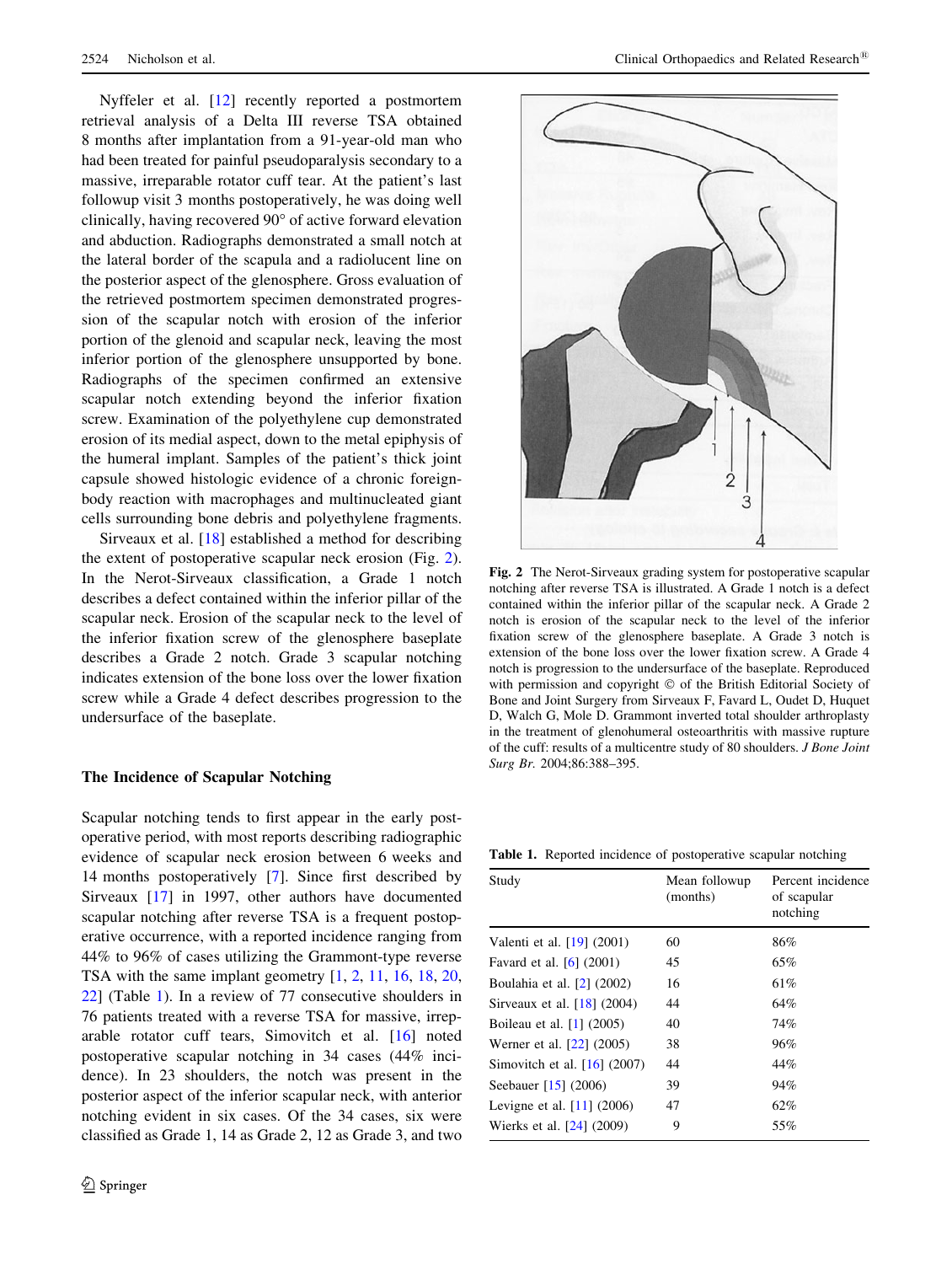as Grade 4. In that series, notching was radiographically evident at a mean of 4.5 months postoperatively, with no cases demonstrating scapular erosion after 14 months of followup. Clinical series published by Levigne et al. [11], Sirveaux et al. [18], and Boileau et al. [1] reported scapular notching with a slightly higher incidence, 62%, 63.6%, and 74%, respectively. Postoperative notching was nearly universal in Werner et al.'s [22] retrospective evaluation of 58 patients with painful pseudoparalysis treated with reverse TSA. Of the 48 patients with available postoperative radiographs, evidence of inferior scapular neck erosion was present in 96%, with 54% of the notches classified as either Grade 1 or 2 and 46% as Grade 3 or 4.

# Radiographic Progression and Effect of Scapular Notching on Implant Survivorship

Whether or not scapular notching progresses over time continues to be debated in the orthopaedic literature. In the clinical studies reported by Werner et al. [22] and Simovitch et al. [16], the extent of the scapular notch appeared to plateau over time. Of their 46 cases where a scapular notch was seen in the early postoperative period, Werner et al. [22] noted 38 (79%) had no evidence of progression at 1 year of followup, with the remainder increasing by a maximum of one grade at the time of final evaluation at a mean of 38 months. Simovitch et al. [16] reported their cases of scapular notching stabilized at a mean of 18 months postoperatively, with no evidence of size or grade progression at 24 months of followup. However, other studies have demonstrated the extent of scapular notching after reverse TSA can increase with the length of followup. In Levigne et al.'s [11] large clinical series, radiographic evidence of notch progression was evident between 1 and 2 years of followup and between 2 and 3 years of followup, with increases in the percentage of cases with Grade 3 and 4 inferior scapular neck erosion over time.

A negative impact of scapular notching on implant survivorship has been reported by both Delloye et al. [4] and Vanhove and Beugnies [20]. In the small series of five cases of Delloye et al. [4] treated with reverse TSA, progression of scapular notching led to glenosphere loosening in two patients requiring surgical revision. While these studies are presently the only reports of glenosphere loosening secondary to scapular notching, the relatively shortterm followups reported in other clinical studies may preclude a conclusion of the impact of notching on implant survivorship at this time. Despite a lack of clinical impact of scapular notching in the series reported by Levigne et al. [11], postoperative radiographs demonstrated a correlation between the presence and size of a notch with the development of radiolucencies around both the humeral and glenoid components as followup time increased. It is likely, with longer followup, the precise impact of scapular notching on the clinical outcome and survival of reverse TSA will be better understood.

#### Clinical Relevance of Scapular Notching

The clinical relevance of scapular notching is similarly controversial in the literature, with some authors reporting no impact on postoperative function [1, 11, 22] and overall outcome and others describing a negative correlation between a scapular notch and the results after reverse TSA [16, 18]. Levigne et al. [11] reported no correlation between the presence or grade of scapular notching with postoperative ROM, pain score, or Constant-Murley score. Similarly, in the studies published by Werner et al. [22] and Boileau et al. [1], notching apparently had no effect on any objective or subjective clinical result or postoperative complication. Other clinical studies have reported contrasting observations, noting a direct association between the presence and extent of scapular notching and lower Constant-Murley and subjective shoulder scores. Sirveaux et al. [18] found cases with more extensive notching (Grades 3 and 4) had lower postoperative Constant-Murley scores. Compared to those without evidence of a postoperative scapular notch, patients with notching in the series reported by Simovitch et al. [16] had lower mean Constant-Murley scores, a lower subjective shoulder score, inferior shoulder strength, and worse postoperative ROM with 17 less active forward elevation and  $16^{\circ}$  less abduction. Additionally, the authors demonstrated a negative correlation between notch size/progression and inferior outcomes for each parameter in their analysis.

# Predictors of Scapular Notching and Strategies for Avoiding or Minimizing Its Development

As the incidence and potential implications of scapular notching have been appreciated to a greater extent in the orthopaedic literature, authors have attempted to identify factors associated with its development after reverse TSA. Predictors of scapular notching include chosen surgical approach, anatomic variations of glenoid wear during the degenerative process, patients' preoperative diagnosis, condition of the infraspinatus muscle, implant design, cranial–caudal positioning of the glenosphere baseplate, and tilt of the glenosphere.

In their review of the causes and consequences of scapular notching, Levigne et al. [11] noted postoperative scapular notching was seen more frequently in patients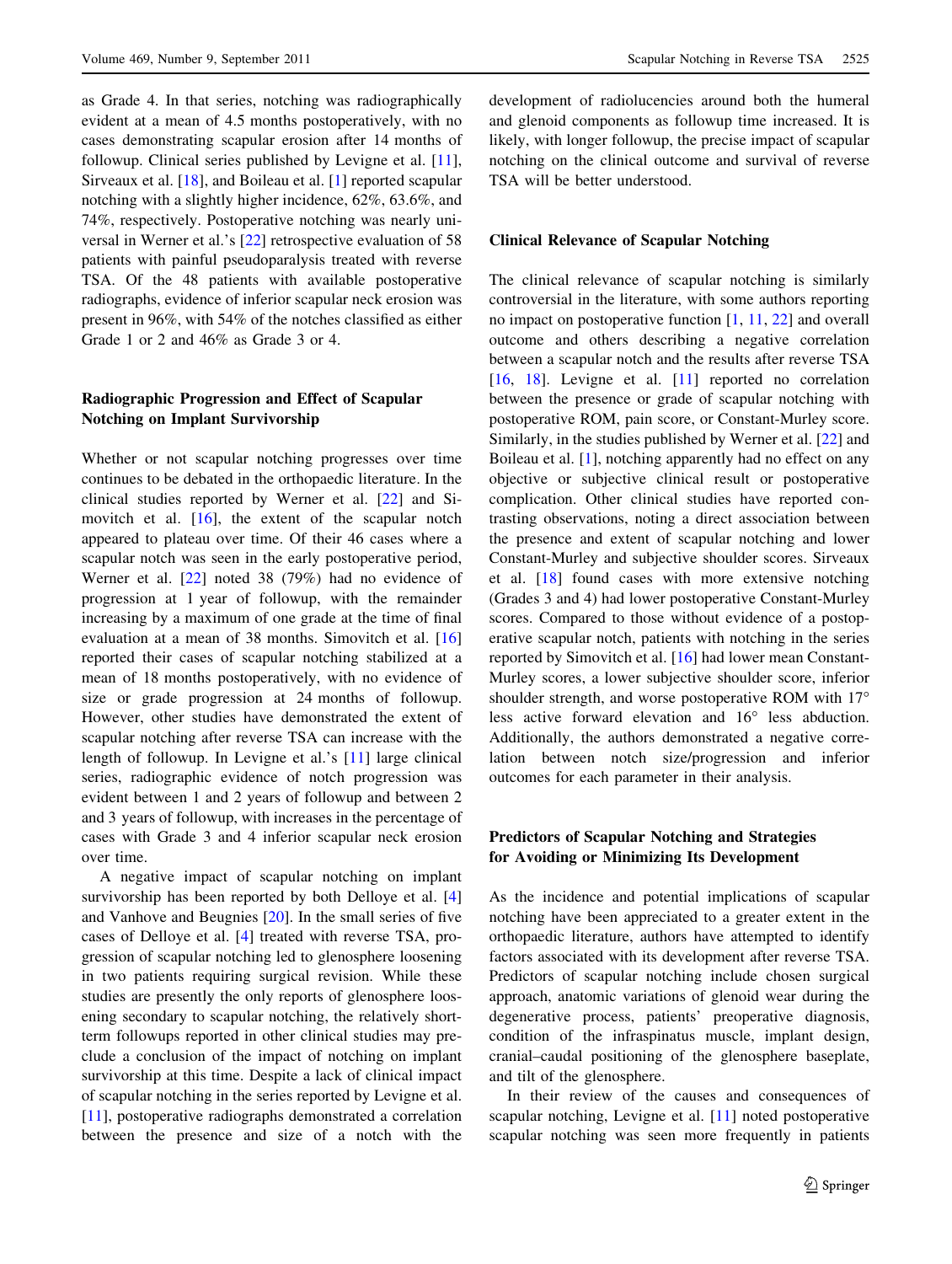treated for a diagnosis of rotator cuff tear arthropathy with a narrowed acromiohumeral distance (incidence of 76% compared to 38% in posttraumatic cases) and in those with MRI evidence of Grade 3 or 4 fatty infiltration of the infraspinatus muscle. The type of degenerative erosion of the glenoid also impacted the development of postoperative scapular notching, with glenoids having superior erosion (Type E2 glenoid wear) associated with the highest incidence (Fig. 3). Cases treated via an anterosuperior surgical approach had a higher incidence of scapular notching than those approached through the deltopectoral interval (86% versus 56%). Studies by a number of other authors report the importance of glenosphere baseplate positioning and tilt on the development of a postoperative scapular notch [9, 13, 16, 18]. In one series  $[16]$ , the craniocaudal positioning of the glenosphere baseplate was the most important predictor of postoperative scapular notching. The authors' clinical findings were consistent with those of several biomechanical studies [9, 13] showing inferior placement of the glenosphere baseplate allowing inferior overhang of the glenosphere improved impingement-free adduction and abduction angles compared with more superior baseplate positioning. However, these studies did not address the durability of an implant placed in such an inferior position. In a separate biomechanical study, Gutierrez et al. [8] evaluated the impact of the angle of glenosphere baseplate implantation on component stability. Compared to baseplates implanted in a neutral or a superiorly tilted position, those implanted with a slight  $(15^{\circ})$ inferior tilt had the most compressive forces under the baseplate during loading with the least amount of tensile forces and the smallest amount of micromotion. Based on their data, the authors concluded a slight inferior tilt to the glenosphere baseplate during implantation may limit the incidence of mechanical failure during physiologic loading.

Other implant design parameters, including humeral neck-shaft angle, center of rotation offset, and glenosphere diameter, have also been assessed for their contribution to the biomechanics of scapular notching. In a laboratory reverse TSA model, Gutierrez et al. [9] found, among these parameters, reducing the humeral component neck-shaft angle (greater varus angle) had the greatest impact on creating impingement-free adduction followed by inferior placement of the glenosphere baseplate relative to the native glenoid. Lateralization of the center of rotation (increased offset) improved overall ROM in their model. Based on their findings, the authors concluded glenospheres with an increased distance from the glenoid to the center of rotation (lateral offset) and inferior placement provided for greater potential ROM while a prosthesis with a varus neck-shaft angle allowed for improved impingement-free adduction.

Fig. 3A–B (A) The Favard classification of types of glenoid erosion associated with rotator cuff arthropathy is illustrated:  $E0 =$  superior humeral head migration without erosion of the glenoid;  $E1$  = concentric erosion of the glenoid;  $E2 =$  erosion limited to the superior part of the glenoid;  $E3 =$  erosion extending to the inferior part of the glenoid; and  $E4$  = erosion predominantly located at the inferior part of the glenoid Reprinted from Levigne C, Boileau P, Favard L, Garaud P, Mole D, Sirveaux F, Walch G. Scapular notching in reverse shoulder arthroplasty. J Shoulder Elbow Surg. 2008;17:925–935, with permission from Elsevier. (B) An AP view demonstrates a right shoulder with evidence of a Type E2 glenoid.

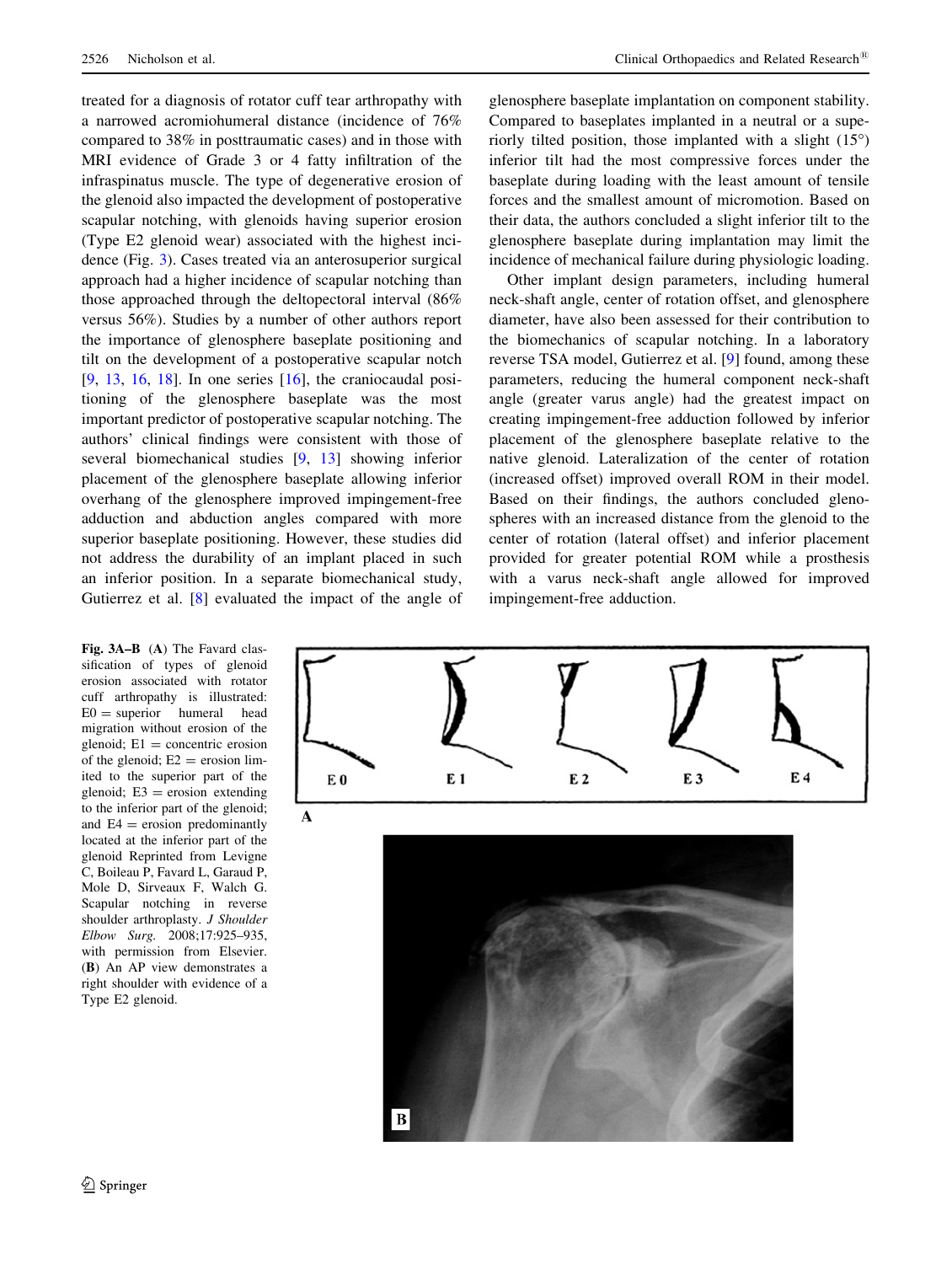#### **Discussion**

We provided an evidence-based review of scapular notching, a novel complication unique to reverse TSA. This study addressed key questions relating to the etiology and incidence of scapular notching, radiographic progression and the effect on implant stability, the relationship between scapular notching and clinical outcomes, and the identification of preoperative and intraoperative risk factors for the development of this complication. We also emphasized strategies aimed at recognizing risk factors for scapular notching and described both technique-related and implant design-related ways to minimize or avoid scapular notching.

The limitations of this review parallel the deficiencies in the current body of literature on scapular notching. There are only a handful of clinical studies addressing this problem. The majority are short or medium term, nonrandomized, and noncontrolled and involve heterogeneous patient populations, a variety of implant types, and differing surgical techniques. Despite this lack of standardization, much headway has been made with regard to defining the scope of the problem, its root causes, and its effect on patient outcome. The highlights of the current body of knowledge are summarized below.

Scapular notching after reverse TSA describes the erosion of bone of the scapular neck secondary to mechanical abutment of the humeral implant with adduction of the upper extremity [7, 11, 13]. With repetitive mechanical contact between the polyethylene cup of the humeral component and the inferior scapular neck, wear of the polyethylene may compound a notch by provoking a biologic response, leading to chronic inflammation of the joint capsule, local osteolysis, and the potential for implant loosening [13, 20]. Additionally, this may lead to loss of joint constraint, creating the potential for joint instability [1]. The Nerot-Sirveaux classification has been developed to characterize scapular notching. A Grade 1 notch describes a defect contained within the inferior pillar of the scapular neck. A Grade 2 notch involves erosion of the scapular neck to the level of the inferior fixation screw of the glenosphere baseplate. A Grade 3 scapular notch indicates extension of the bone loss over the lower fixation screw, while a Grade 4 defect describes progression to the undersurface of the baseplate.

Scapular notching tends to first appear in the early postoperative period, with most reports describing radiographic evidence of scapular neck erosion between 6 weeks and 14 months postoperatively [7]. The reported incidence ranges from 44% to 96% of cases [1, 2, 11, 16, 18, 20, 22]. Simovitch et al. [16] noted postoperative scapular notching in 44% of cases. In that series, notching was radiographically evident at a mean of 4.5 months postoperatively, with no cases demonstrating scapular erosion after 14 months of followup. Clinical series published by Levigne et al. [11], Sirveaux et al. [18], and Boileau et al. [1] reported scapular notching with a slightly higher incidence,  $62\%$ ,  $63.6\%$ , and  $74\%$ , respectively. Another series by Werner et al. [22] demonstrated a nearuniversal presence of notching, finding evidence of inferior scapular neck erosion in 96%, with 54% of the notches classified as either Grade 1 or 2 and 46% as Grade 3 or 4.

Radiographic progression of scapular notching remains controversial in the literature. Studies by Werner et al. [22] and Simovitch et al. [16] demonstrate the extent of the scapular notching plateaus over time, while Levigne et al. [11] report contradictory results. Werner et al. [22] noted 79% of patients had no evidence of progression at 1 year of followup, with the remainder increasing by a maximum of one grade at the time of final evaluation at a mean of 38 months. Simovitch et al. [16] similarly reported stabilization at a mean of 18 months postoperatively, with no evidence of progression at 24 months of followup. However, other studies have demonstrated scapular notching can increase with the length of followup. Levigne et al. [11] reported radiographic evidence of notch progression between 1 and 2 years of followup and between 2 and 3 years of followup, with increases in the percentage of cases with Grades 3 and 4 inferior scapular neck erosion over time. Further clinical studies are necessary to evaluate this controversial topic.

To date, only case reports describe a negative impact of scapular notching on implant survivorship. Delloye et al. [4] and Vanhove and Beugnies [20] report progression of scapular notching leading to glenosphere loosening in small series of patients. Short-term followup in larger clinical studies precludes any meaningful conclusions with regard to the impact of notching on implant stability. Levigne et al. [11] did show a correlation between the presence and size of a notch with the development of radiolucencies around both the humeral and glenoid components as followup time increased. It is likely, with longer followup, the precise impact of scapular notching on the clinical outcome and survival of reverse TSA will be better understood.

The clinical relevance of scapular notching is similarly controversial in the literature, with some authors reporting no impact on postoperative function [1, 11, 22] and overall outcome and others describing a negative correlation between a scapular notch and the results after reverse TSA [16, 18]. Studies by Levigne et al. [11], Werner et al. [22], and Boileau et al. [1] reported there was no correlation between the presence or grade of scapular notching and any objective or subjective clinical measure or postoperative complication. Other clinical studies noted a direct association between the presence and extent of scapular notching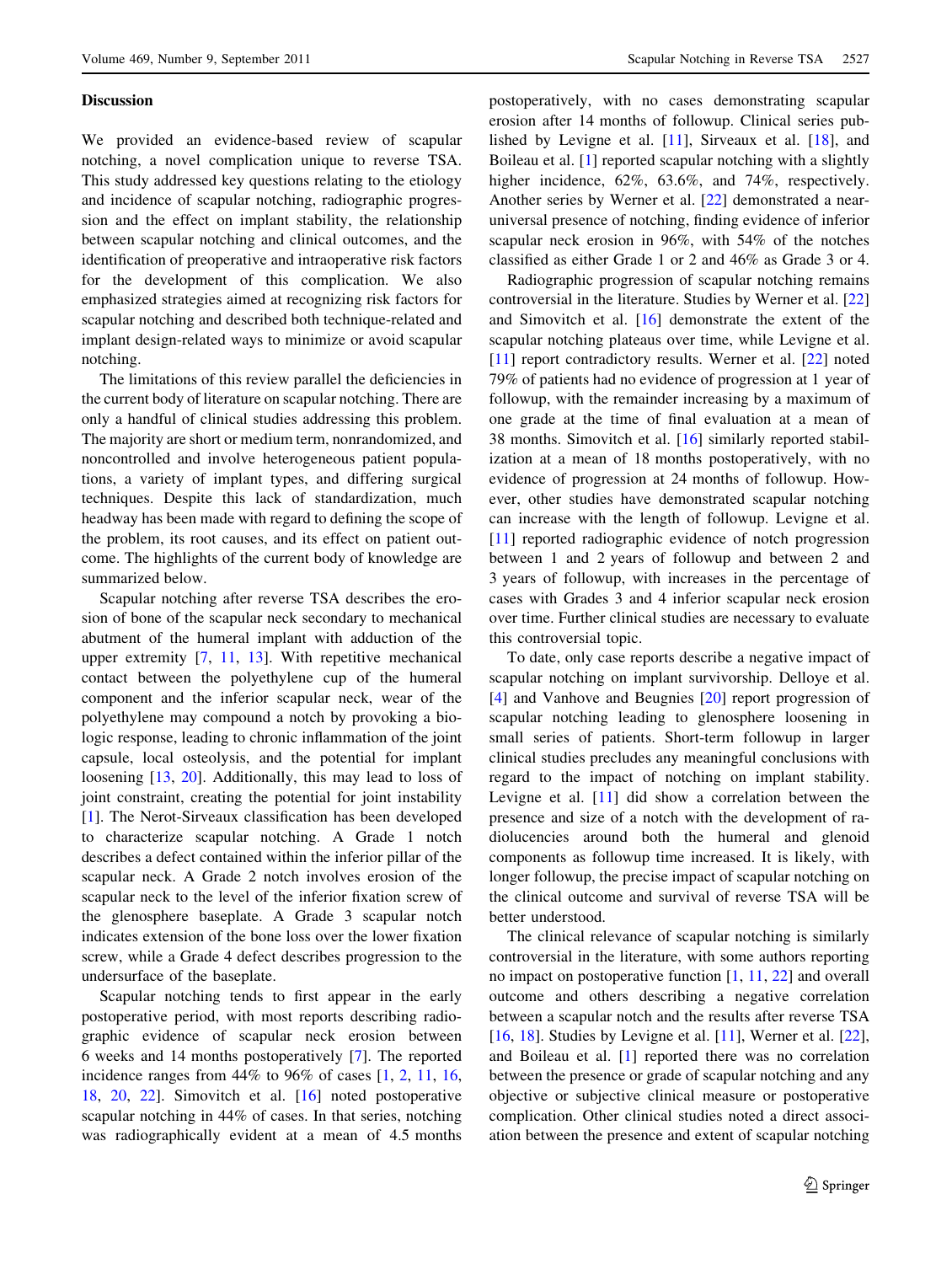and lower Constant-Murley and subjective shoulder scores. Sirveaux et al. [18] found cases with more extensive notching (Grades 3 and 4) had lower postoperative Constant-Murley scores. Simovitch et al. [16] similarly found lower mean Constant-Murley scores, lower subjective shoulder score, inferior shoulder strength, and worse postoperative ROM in patients with scapular notches compared with those without this complication. Further research is needed to clarify the conflicting results from these clinical series.

There are known predictors of scapular notching that can be categorized into several different groups. Patientspecific risk factors for scapular notching include rotator cuff tear arthropathy with a narrowed acromiohumeral distance (incidence of 76% compared to 38% in posttraumatic cases), glenoids with superior erosion (Type E2 glenoid wear), and MRI evidence of Grade 3 or 4 fatty infiltration of the infraspinatus muscle [11]. Surgical technique is also a risk factor, with the anterosuperior approach having a higher incidence of scapular notching than those approached through the deltopectoral interval (86% versus 56%) [11]. Neutral or superiorly tilted baseplates increase the risk of scapular notching compared with inferior glenoid tilt. Several studies demonstrate allowing inferior overhang of the glenosphere improved impingement-free adduction and abduction angles [9, 13, 16, 18]. It has also been shown baseplates implanted with a slight  $(15^{\circ})$  inferior tilt had the most compressive forces under the baseplate during loading with the least amount of tensile forces and the smallest amount of micromotion [9, 13, 16, 18]. Other predictive factors relating specifically to implant design will be described in a later section.

In an effort to avoid or minimize the development of a postoperative notch, surgeons should take these predictors of notching into account during the preoperative workup, operative procedure, and postoperative followup. Preoperatively, a diagnosis of rotator cuff arthropathy should prompt the surgeon to evaluate the condition of the glenoid, looking for evidence of superior wear (Type E2 or E3 glenoid) and the condition of the patient's infraspinatus on MRI. In cases where the preoperative workup indicates the potential for scapular notching, a deltopectoral surgical approach may be warranted to ensure appropriate implant positioning. Intraoperatively, during exposure and preparation of the glenoid, an effort can be made to ensure the glenosphere baseplate is implanted as inferior on the native glenoid as possible to foster inferior overhang of the glenosphere component. Superior glenoid wear can be visually confirmed and preferential reaming can be performed to promote a slight inferior tilt to the implanted glenosphere baseplate  $(10^{\circ}-20^{\circ})$ . The senior author (GPN) uses hand reamers on the glenoid, reaming until a ''subchondral smile'' of cancellous bone can be seen on the



Fig. 4 The glenoid is reamed by hand until a "subchondral smile" of cancellous bone is seen on the inferior aspect of the glenoid. Once this level is reached, any superior glenoid defects that remain can be bone grafted to ensure the glenosphere baseplate is not implanted with a superior tilt.

inferior aspect of the glenoid (Fig. 4). Superior defects that remain subsequent to hand reaming can be bone grafted, ensuring the glenosphere baseplate is not placed with a superior tilt. The glenosphere can be sized appropriately to allow for 2 to 3 mm of inferior overhang, which will promote postoperative ROM, stability, and minimization of notch development with humeral adduction. Additionally, the surgeon should be aware of the implant options available with respect to their system of choice, such as humeral component neck-shaft angle, lateral offset of the center of rotation, glenosphere sizes, and depth of the polyethylene cup. Postoperatively, the surgeon should be vigilant in his or her assessment of followup radiographs, evaluating the inferior aspect of the scapula for evidence of notch development and progression. By noting the position of the glenosphere relative to the inferior aspect of the glenoid and its tilt on postoperative radiographs, patients at risk for notch development can be identified and followed closely.

With recent clinical and biomechanical studies proposing alterations in implant design and surgical technique in an effort to reduce the incidence and impact of scapular notching, the question arises whether we can respect Grammont's main principles while at the same time provide improved outcomes in the absence of notching. A new reverse TSA was recently designed incorporating the Grammont principles of medialization and inferiorization of the center of rotation of the glenoid component while incorporating some design initiatives to minimize potential abutment of the medial aspect of the humeral component against the inferior scapular neck. These design and surgical technique issues were in response to what had been clinically seen and what had been learned by basic studies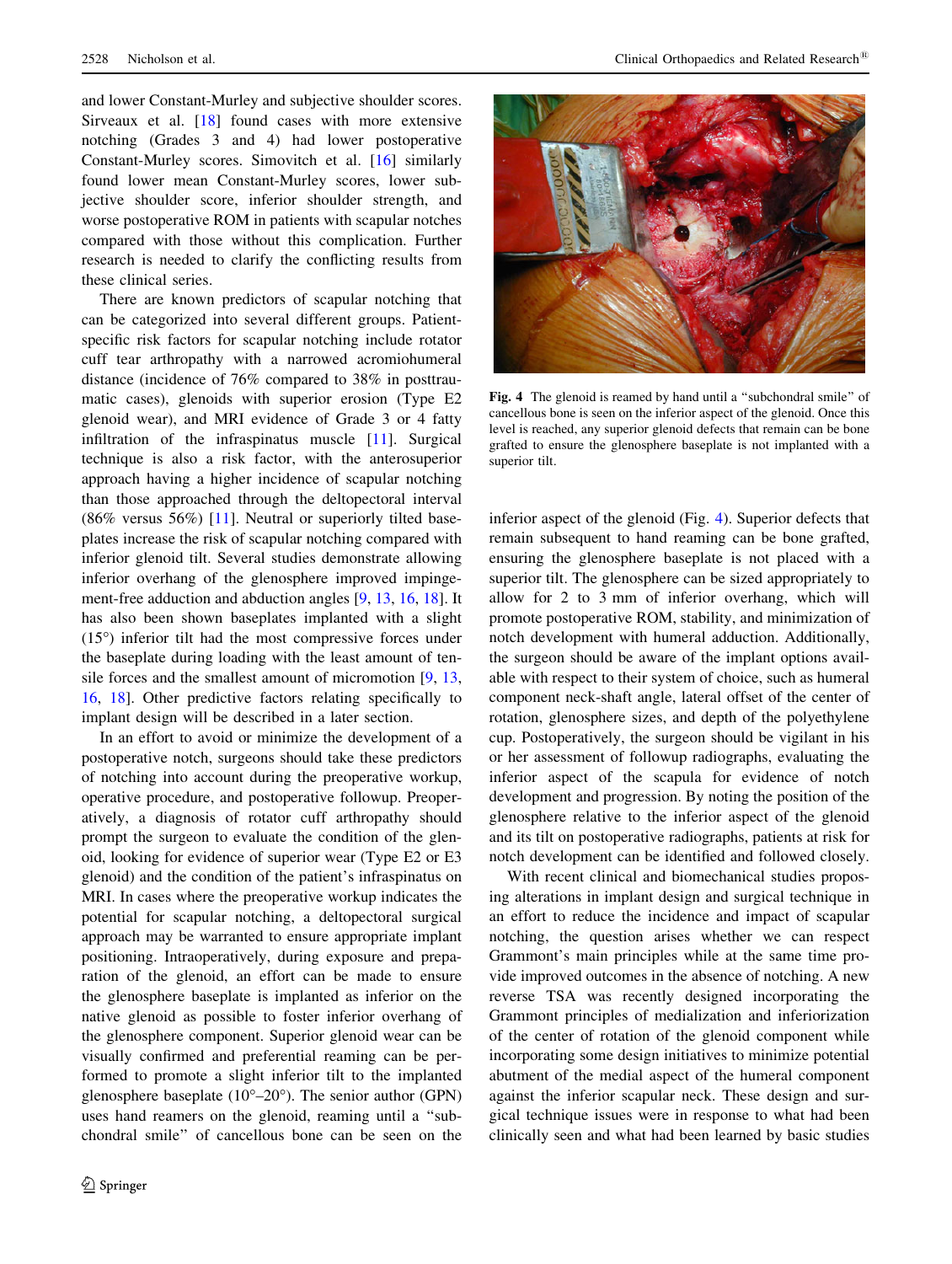discussed in this paper. The senior author (GPN) is a designer and received royalties for this implant. First utilized in March 2006, the design of the Trabecular Metal<sup>TM</sup> Reverse Shoulder System (Zimmer, Inc, Warsaw, IN) respects the proven Grammont principles of inferiorization and medialization of the glenoid center of rotation while incorporating certain design characteristics to prevent scapular notching. The metallic neck-shaft angle is 143° and the polyethylene component has a  $7^\circ$  angle, thus creating a total neck-shaft angle of  $150^\circ$ . This  $5^\circ$  difference from other reverse TSA designs allows for better adduction of the arm without mechanical abutment. Additionally, this implant design is low profile with no metallic material



Fig. 5A–B (A) An immediate postoperative AP radiograph shows a TSA using the Trabecular Metal<sup>TM</sup> Reverse Shoulder System implanted into the right shoulder for treatment of rotator cuff tear arthropathy. Implant design characteristics of the differing neck-shaft angle (thick black line) and the 3-mm Trabecular Metal $^{TM}$  pad on the back of the baseplate (thin parallel lines) to provide a small offset are seen. These characteristics coupled with inferior placement of the glenosphere (thin curved line on scapular pillar) with an inferior tilt help minimize the potential for postoperative scapular notching. (B) An AP radiograph of the same patient at 2 years of followup shows no evidence of scapular notching.

above the humeral osteotomy. The Trabecular Metal<sup>TM</sup> glenosphere baseplate has a 3-mm pad on its back surface, creating a small lateral offset when implanted onto the glenoid surface (Fig. 5). These design characteristics coupled with operative technique improvements focusing on inferior glenosphere placement with an inferior tilt have shown radiographically a decreased incidence of scapular notching at 6 months  $(0\%)$  and at 14 months  $(8\%)$  in an ongoing clinical series.

While the results of reverse TSA continue to improve and the indications for its use are expanding, there is clearly a need for better understanding of the complication of scapular notching. At this time, the effects of scapular notching on patient function, radiographic progression, and implant stability remain controversial. It is our hope this review has raised clinical awareness about this important entity, exposed the limitations of the current body of literature, and helped to promote further clinical investigation.

#### References

- 1. Boileau P, Watkinson DJ, Hatzidakis AM, Balg F. Grammont reverse prosthesis: design, rationale, and biomechanics. J Shoulder Elbow Surg. 2005;14(1 Suppl S):147S–161S.
- 2. Boulahia A, Edwards TB, Walch G, Baratta RV. Early results of a reverse design prosthesis in the treatment of arthritis of the shoulder in elderly patients with a large rotator cuff tear. Orthopedics. 2002;25:129–133.
- 3. Cuff D, Pupello D, Virani N, Levy J, Frankle M. Reverse shoulder arthroplasty for the treatment of rotator cuff deficiency. J Bone Joint Surg Am. 2008;90:1244–1251.
- 4. Delloye C, Joris D, Colette A, Eudier A, Dubuc JE. Mechanical complications of total shoulder inverted prosthesis [in French]. Rev Chir Orthop Reparatrice Appar Mot. 2002;88:410–414.
- 5. Edwards TB, Boulahia A, Kempf JF, Boileau P, Nemoz C, Walch G. The influence of rotator cuff disease on the results of shoulder arthroplasty for primary osteoarthritis: results of a multicenter study. J Bone Joint Surg Am. 2002;84:2240–2248.
- 6. Favard L, Lautman S, Sirveaux F, Oudet D, Kerjean Y, Huguet D. Hemiarthroplasty versus reverse arthroplasty in the treatment of osteoarthritis with massive rotator cuff tear. In: Boileau P, Walch G, Mole D, eds. Protheses d'epaule…recul de 2 a 10 ans. Paris, France: Sauramps Medical; 2001:261–268.
- 7. Gerber C, Pennington SD, Nyffeler RW. Reverse total shoulder arthroplasty. J Am Acad Orthop Surg. 2009;17:284– 295.
- 8. Gutierrez S, Greiwe RM, Frankle MA, Siegal S, Lee WE 3rd. Biomechanical comparison of component position and hardware failure in the reverse shoulder prosthesis. J Shoulder Elbow Surg. 2007;16(3 Suppl):S9–S12.
- 9. Gutierrez S, Levy JC, Frankle MA, Cuff D, Keller TS, Pupello DR, Lee WE 3rd. Evaluation of abduction range of motion and avoidance of inferior scapular impingement in a reverse shoulder model. J Shoulder Elbow Surg. 2008;17:608–615.
- 10. Kontaxis A, Johnson GR. The biomechanics of reverse anatomy shoulder replacement—a modeling study. Clin Biomech (Bristol, Avon). 2009;24:254–260.
- 11. Levigne C, Boileau P, Favard L, Garaud P, Mole D, Sirveaux F, Walch G. Scapular notching in reverse shoulder arthroplasty. In: